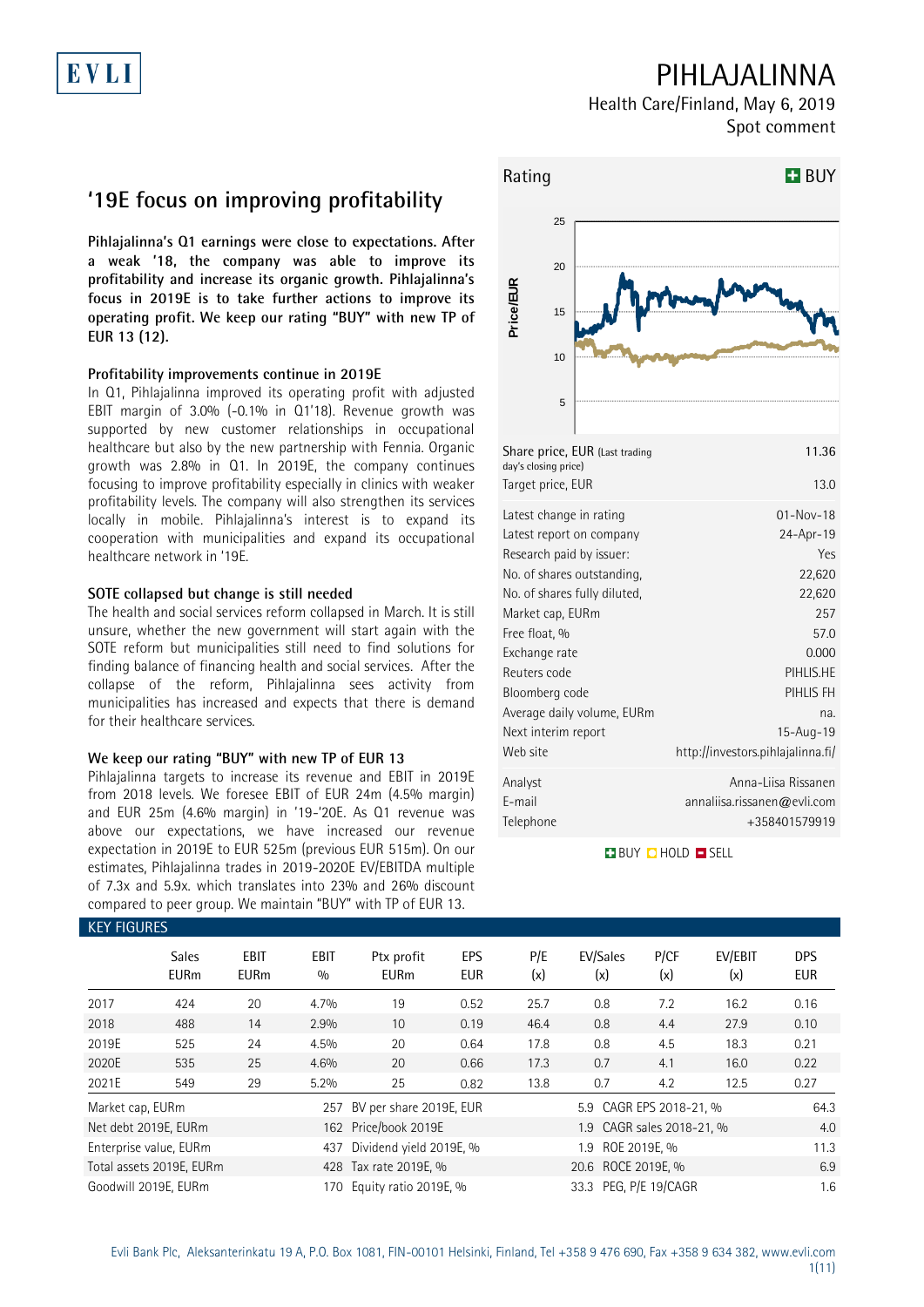Health Care/Finland, May 6, 2019 Spot comment

### Estimates

| <b>Net sales</b>                                       | 01'17 | 02'17 | 03'17                    | 04'17 | 2017                                                 | 01'18 | 02'18 | 03'18        | 04'18 | 2018E | Q1'19E | Q2'19E       | Q3'19E | Q4'19E | 2019E                               | 2020E        |
|--------------------------------------------------------|-------|-------|--------------------------|-------|------------------------------------------------------|-------|-------|--------------|-------|-------|--------|--------------|--------|--------|-------------------------------------|--------------|
| <b>Corporate Customers</b>                             | 22,4  | 20.9  | 18,2                     | 21.1  | 82,6                                                 | 26,2  | 25.3  | 22,8         | 29,4  | 103,7 | 31,6   | 27,8         | 26,5   | 31.9   | 117,8                               | 120,1        |
| of which insurance companies                           | 7.8   | 6.9   | 5.4                      | 6.5   | 26.6                                                 | 6.6   | 6.6   | 5.3          | 6.7   | 25,2  | 7.1    | 7.1          | 7,1    | 7,1    | 28.4                                | 29,0         |
| of which other corporates                              | 14.6  | 14.0  | 12.8                     | 14.6  | 56.0                                                 | 19.6  | 18.7  | 17.5         | 22.7  | 78.5  | 24.5   | 20.7         | 19.4   | 24.8   | 89.4                                | 91,2         |
| <b>Private Customers</b>                               | 19,0  | 18.0  | 13.6                     | 17,3  | 67,9                                                 | 22.2  | 24,3  | 21,0         | 24,6  | 92,1  | 26,5   | 25,3         | 22,0   | 25,7   | 99,5                                | 101,5        |
| Public sector customers                                | 83,0  | 82,2  | 80.8                     | 84,5  | 330,5                                                | 85.1  | 90,3  | 85,7         | 88,6  | 349.7 | 89,3   | 94,6         | 89,9   | 92,9   | 366,7                               | 374,0        |
| Total                                                  | 110,0 | 106,6 | 99.4                     | 108.0 | 424,0                                                | 119,3 | 125.3 | 116,3        | 126.9 | 487.8 | 132,5  | 132.8        | 125.0  | 134,4  | 524.7                               | 535,2        |
| Net sales growth                                       |       |       |                          |       |                                                      | 17.0% | 21.1% | 25.3%        | 39,3% | 25,5% | 20.6%  |              | 16.4%  | 8.4%   |                                     |              |
| <b>Corporate Customers</b><br><b>Private Customers</b> |       |       | $\overline{\phantom{a}}$ | ۰     | $\overline{\phantom{a}}$<br>$\overline{\phantom{a}}$ | 16.8% | 35.0% | 54.4%        | 42,2% | 35.6% | 19.4%  | 9,8%<br>4.1% | 4.9%   | 4.5%   | 13,6%<br>8.1%                       | 2,0%<br>2,0% |
| Public sector customers                                |       |       |                          |       | $\overline{\phantom{0}}$                             | 2,5%  | 9,9%  | 6.1%         | 4,9%  | 5,8%  | 4,9%   | 4,8%         | 4,9%   | 4,8%   | 4,9%                                | 2,0%         |
| Total                                                  | 10.0% | 5.1%  | 5.7%                     | 4.1%  | 6.2%                                                 | 8.5%  | 17.5% | 17.0%        | 17.5% | 15.0% | 11.1%  | 6.0%         | 7.5%   | 5.9%   | 7.6%                                | 2.0%         |
| Adj. EBITDA (group)                                    | 9.1   | 7.4   | 9.0                      | 8.5   | 34.0                                                 | 6.9   | 10.2  | 14.2         | 14.6  | 45,9  | 12,6   | 13.1         | 16,0   | 16.8   | 58,6                                | 61,5         |
| Adj. EBITDA-margin (group                              | 8,3%  | 6,9%  | 9,1%                     | 7,9%  | 8,0%                                                 | 5,8%  | 8,1%  | <i>12,2%</i> | 11,5% | 9,4%  | 9,5%   | 9,9%         | 12,8%  | 12,5%  | 11,2%                               | 11,5%        |
|                                                        |       |       |                          |       |                                                      |       |       |              |       |       |        |              |        |        | Source: Pihlajalinna, Evli Research |              |

#### Valuation

|                                              | Security        | <b>MCAP</b> | EV/EBITDA EV/EBITDA EV/EBITDA |         |        | EV/EBIT | EV/EBIT | EV/EBIT | P/E    | P/E   | P/E      |
|----------------------------------------------|-----------------|-------------|-------------------------------|---------|--------|---------|---------|---------|--------|-------|----------|
| PIHLAJALINNA PEER GROUP                      | identifier      | Local FX    | 19                            | 20      | 21     | 19      | 20      | 21      | 19     | 20    | 21       |
| Ambea AB                                     | AMBEA-SE        | 5299        | 9.5x                          | 7.6x    | 6.4x   | 16.1x   | 11,0x   | 9.1x    | 11,4x  | 9,9x  | 8,7x     |
| Attendo AB                                   | ATT-SE          | 8872        | 8,3x                          | 7,2x    | 6,3x   | 17,7x   | 14,4x   | 12,2x   | 22.7x  | 17.1x | 14,3x    |
| <b>Cambian Group Plc</b>                     | CMBN-GB         |             |                               |         |        |         |         |         |        |       |          |
| Capio AB                                     | CAPIO-SE        |             |                               |         |        |         |         |         |        |       |          |
| <b>CareTech Holdings PLC</b>                 | CTH-GB          | 391         | 9.7x                          | 8,3x    | 7.5x   | 11,8x   | 9,9x    | 8.6x    | 10,2x  | 8.4x  | 7,3x     |
| Fresenius SE & Co. KGaA                      | FRE-DE          | 28596       | 7.1x                          | 6,5x    | 6.0x   | 9.6x    | 8.8x    | 8,1x    | 15,3x  | 14.3x | 13,2x    |
| Georgia Healthcare Group Plc                 | GHG-GB          | 125         | 8,2x                          | 6.7x    | 5.5x   | 10,4x   | 8,2x    | 6.7x    | 18,3x  | 13.4x | 10,9x    |
| <b>GHP Specialty Care AB</b>                 | GHP-SE          | 915         | 6.8x                          | 6.1x    | 5.7x   | 14.3x   | 12.7x   | 11,6x   | 20,0x  | 17,3x | 17,6x    |
| Humana AB                                    | HUM-SE          | 3146        | 9.5x                          | 8,2x    | 7.4x   | 12,6x   | 10,7x   | 9,5x    | 11,6x  | 9.9x  | 8,9x     |
| Korian SA                                    | <b>KORI-FR</b>  | 2924        | 11,0x                         | 10,1x   | 9,3x   | 16,8x   | 15,2x   | 13,7x   | 21,5x  | 18,1x | 15,6x    |
| <b>LNA Sante SA</b>                          | LNA-FR          | 450         | 11,6x                         | 10,5x   | 10,0x  | 13.9x   | 12.4x   | 11,6x   | 18,7x  | 16,2x | 14,7x    |
| <b>Mediclinic International Plc</b>          | MDC-GB          | 2542        | 8,3x                          | 7,5x    | 6,5x   | 12,3x   | 11,0x   | 8,9x    | 12.7x  | 11,1x | 8,9x     |
| Orpea SA                                     | ORP-FR          | 6901        | 18,0x                         | 16,8x   | 16,0x  | 25,2x   | 23,5x   | 22,3x   | 27.0x  | 24,2x | 23,0x    |
| RHON-KLINIKUM AG                             | RHK-DE          | 1791        | 14,4x                         | 13.6x   | 13.4x  | 30,3x   | 29,3x   | 33,4x   | 43,5x  | 40,4x | 42,0x    |
| <b>Spire Healthcare Group PLC</b>            | SPI-GB          | 543         | 8.5x                          | 7.7x    | 8.4x   | 18.9x   | 16,3x   | 17.5x   | 25,2x  | 18,8x | 16,4x    |
| Terveystalo Oy Class A                       | <b>TTALO-FI</b> | 1157        | 10,0x                         | 9,1x    | 8,6x   | 19,3x   | 16,9x   | 15,0x   | 17,7x  | 16,1x | 15,2x    |
| Peer Group Median                            |                 | 4766        | 9,5x                          | 8,0x    | 7,5x   | 15,2x   | 12,6x   | 11,6x   | 18,5x  | 16,2x | 14,5x    |
| Peer Group Average                           |                 | 2166        | 10,1x                         | 9,0x    | 8,4x   | 16,4x   | 14,3x   | 13,4x   | 19,7x  | 16,8x | 15,5x    |
| Pihlajalinna (Evli est.)                     |                 | 257         | 7,3x                          | 5,9x    | 5.2x   | 18,1x   | 16,4x   | 11,6x   | 17,8x  | 18,5x | 12.9x    |
| Pihlajalinna premium/discount to peer median |                 |             | $-23%$                        | $-26$ % | $-31%$ | 19 %    | 30 %    | 0%      | $-4\%$ | 14 %  | $-11.96$ |

Source: Factset, Evli Research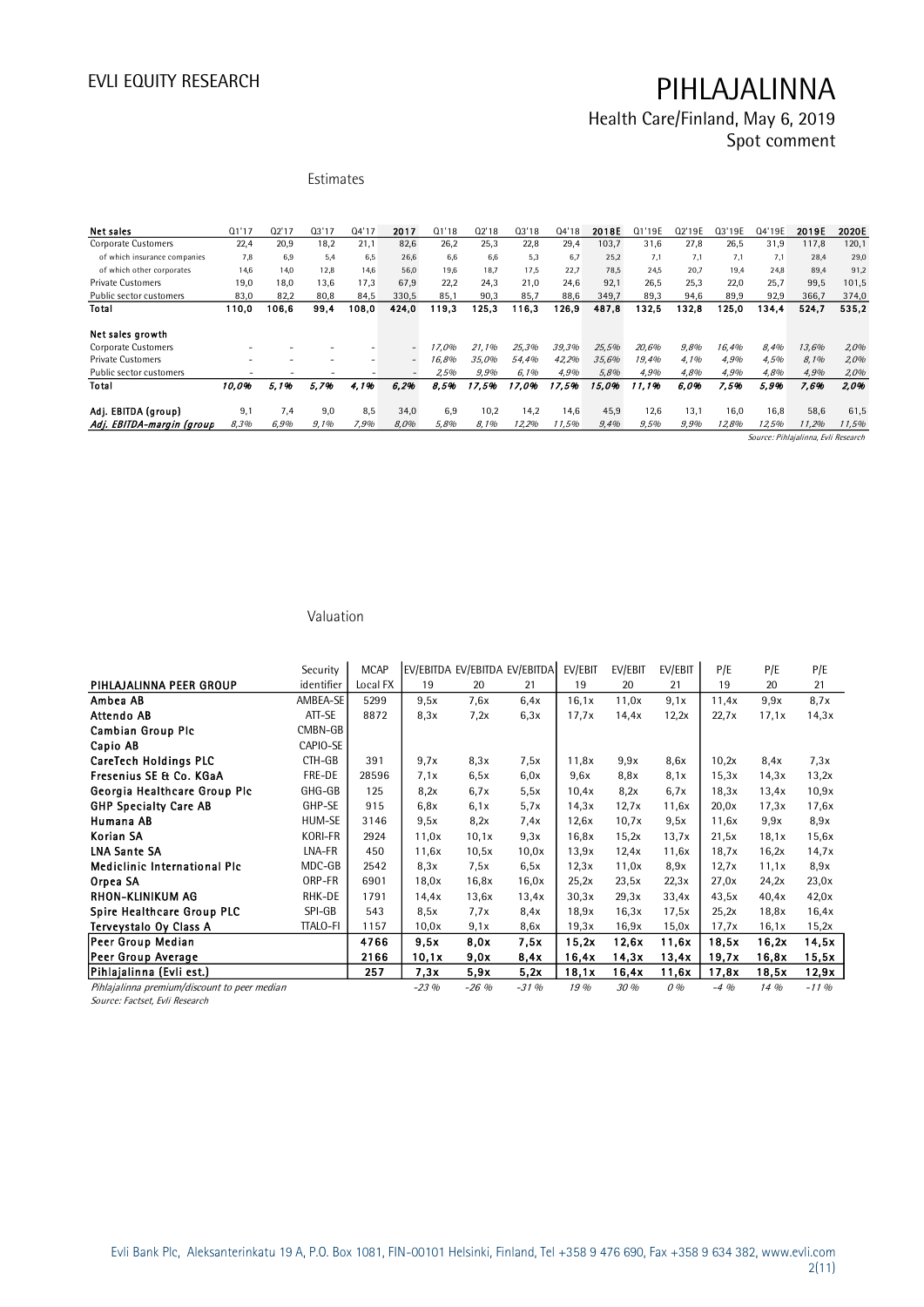| VALUATION RESULTS        | <b>BASE CASE DETAILS</b>   | <b>VALUATION ASSUMPTIONS</b> | ASSUMPTIONS FOR WACC           |      |
|--------------------------|----------------------------|------------------------------|--------------------------------|------|
| Current share price      | 11.36 PV of Free Cash Flow | 255 Long-term growth, %      | 2.0 Risk-free interest rate, % | 2.25 |
| DCF share value          | 14.75 PV of Horizon value  | 280 WACC, %                  | 7.0 Market risk premium, %     | 5.8  |
| Share price potential, % | 29.8 Unconsolidated equity | $-18$ Spread, %              | 0.5 Debt risk premium, %       | 2.8  |
| Maximum value            | 17.0 Marketable securities | 36 Minimum WACC, %           | 6.5 Equity beta coefficient    | 0.80 |
| Minimum value            | 12.9 Debt - dividend       | -219 Maximum WACC, %         | 7.5 Target debt ratio, %       | 20   |
| Horizon value, %         | 52.3 Value of stock        | 334 Nr of shares, Mn         | 22.6 Effective tax rate, %     | 25   |

| DCF valuation, EURm         | 2018   | 2019E        | 2020E    | 2021E    | 2022E    | 2023E    | 2024E        | 2025E    | 2026E    | 2027E    | 2028E    | Horizon |
|-----------------------------|--------|--------------|----------|----------|----------|----------|--------------|----------|----------|----------|----------|---------|
| Net sales                   | 488    | 525          | 535      | 549      | 565      | 582      | 599          | 617      | 636      | 655      | 668      | 682     |
| Sales growth, %             | 15.0   | 7.6          | 2.0      | 2.5      | 3.0      | 3.0      | 3.0          | 3.0      | 3.0      | 3.0      | 2.0      | 2.0     |
| Operating income (EBIT)     | 14     | 24           | 25       | 29       | 29       | 32       | 33           | 34       | 35       | 33       | 33       | 34      |
| EBIT margin, %              | 2.9    | 4.5          | 4.6      | 5.2      | 5.2      | 5.5      | 5.5          | 5.5      | 5.5      | 5.0      | 5.0      | 5.0     |
| + Depreciation+amort.       | 32     | 35           | 42       | 37       | 31       | 25       | 22           | 20       | 19       | 18       | 18       |         |
| - Income taxes              | $-5$   | $-5$         | $-5$     | $-6$     | $-6$     | -6       | $-7$         | $-7$     | $-7$     | $-7$     | $-7$     |         |
| - Change in NWC             | 3      | 3            |          |          |          |          |              |          |          |          |          |         |
| NWC / Sales, %              | $-8.0$ | $-8.0$       | -8.0     | $-8.0$   | $-8.0$   | $-8.0$   | $-8.0$       | $-8.0$   | $-8.0$   | $-8.0$   | $-8.0$   |         |
| + Change in other liabs     | $-1$   | 0            | $\Omega$ | $\Omega$ | $\Omega$ | $\Omega$ | $\Omega$     | $\Omega$ | $\Omega$ | $\Omega$ | $\Omega$ |         |
| - Capital Expenditure       | $-202$ | $-32$        | $-13$    | $-14$    | $-15$    | $-16$    | $-17$        | $-18$    | $-18$    | $-18$    | $-19$    | $-19$   |
| Investments / Sales, %      | 41.3   | 6.0          | 2.4      | 2.5      | 2.7      | 2.7      | 2.8          | 2.9      | 2.8      | 2.7      | 2.8      | 2.8     |
| - Other items               | $-1$   | $\mathbf{0}$ | $\Omega$ | 0        | $\Omega$ | $\Omega$ | $\mathbf{0}$ | $\Omega$ | $\Omega$ | $\Omega$ | 0        |         |
| $=$ Unlevered Free CF (FCF) | $-159$ | 25           | 50       | 47       | 41       | 36       | 33           | 30       | 30       | 27       | 27       | 539     |
| $=$ Discounted FCF (DFCF)   |        | 24           | 44       | 39       | 32       | 27       | 22           | 19       | 18       | 15       | 14       | 280     |
|                             |        |              |          |          |          |          |              |          |          |          |          |         |
| $=$ DFCF min WACC           |        | 24           | 45       | 40       | 33       | 27       | 23           | 20       | 19       | 16       | 14       | 325     |
| $=$ DFCF max WACC           |        | 24           | 44       | 39       | 31       | 26       | 22           | 19       | 17       | 15       | 13       | 243     |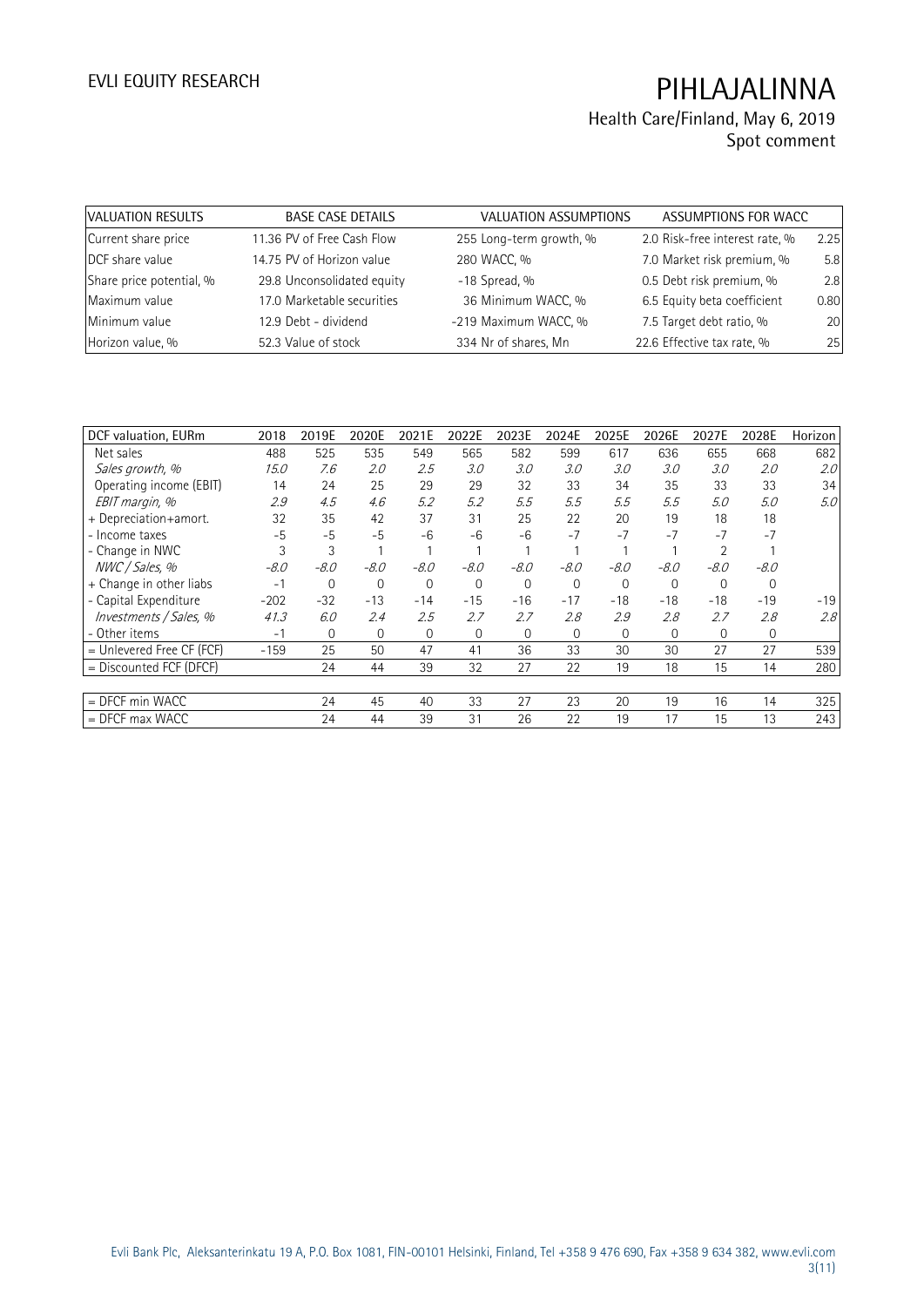| <b>INTERIM FIGURES</b>               |                     |                |                |                |                |                |                |                |                |       |       |       |
|--------------------------------------|---------------------|----------------|----------------|----------------|----------------|----------------|----------------|----------------|----------------|-------|-------|-------|
| EVLI ESTIMATES, EURm                 | 201801              | 201802         | 201803         | 201804         | 2018           | 201901         | 2019Q2E        | 2019Q3E        | 2019Q4E        | 2019E | 2020E | 2021E |
| Net sales                            | 119                 | 125            | 116            | 127            | 488            | 133            | 133            | 125            | 134            | 525   | 535   | 549   |
| EBITDA                               | $\overline{7}$      | 10             | 14             | 15             | 46             | 13             | 13             | 16             | 17             | 58    | 67    | 65    |
| EBITDA margin (%)                    | 5.6                 | 8.1            | 12.1           | 11.6           | 9.3            | 9.4            | 9.9            | 12.8           | 12.5           | 11.1  | 12.5  | 11.9  |
| <b>EBIT</b>                          | $\mathbf{0}$        | $\overline{2}$ | 6              | $\overline{7}$ | 14             | $\overline{4}$ | 5              | $\overline{7}$ | 8              | 24    | 25    | 29    |
| EBIT margin (%)                      | $-0.3$              | 1.5            | 5.1            | 5.1            | 2.9            | 2.9            | 3.4            | 5.8            | 6.0            | 4.5   | 4.6   | 5.2   |
| Net financial items                  | $-1$                | $-1$           | $-1$           | $-1$           | $-4$           | $-1$           | $-1$           | $-1$           | $-1$           | $-4$  | $-4$  | $-4$  |
| Pre-tax profit                       | $-1$                | $\mathbf{1}$   | 5              | 5              | 10             | 3              | $\overline{4}$ | 6              | $\overline{7}$ | 20    | 20    | 25    |
| Tax                                  | $\mathsf{O}\xspace$ | $\mathbf 0$    | $-1$           | $-1$           | $-3$           | - 1            | $-1$           | $-1$           | $-1$           | $-4$  | $-4$  | $-5$  |
| Tax rate (%)                         | 0.0                 | 27.3           | 22.0           | 24.1           | 26.5           | 24.1           | 20.0           | 20.0           | 20.0           | 20.6  | 20.0  | 20.0  |
| Net profit                           | $-2$                | $\mathbf{1}$   | $\overline{2}$ | 3              | $\overline{4}$ | $\overline{2}$ | 3              | 5              | 5              | 14    | 15    | 19    |
| <b>EPS</b>                           | $-0.08$             | 0.04           | 0.10           | 0.13           | 0.19           | 0.08           | 0.11           | 0.21           | 0.24           | 0.64  | 0.66  | 0.82  |
| EPS adjusted (diluted no. of shares) | $-0.08$             | 0.04           | 0.10           | 0.13           | 0.19           | 0.08           | 0.11           | 0.21           | 0.24           | 0.64  | 0.66  | 0.82  |
| Dividend per share                   | 0.00                | 0.00           | 0.00           | 0.00           | 0.10           | 0.00           | 0.00           | 0.00           | 0.00           | 0.21  | 0.22  | 0.27  |
| SALES, EURm                          |                     |                |                |                |                |                |                |                |                |       |       |       |
| Corporate Customers                  | 28                  | 24             | 25             | 29             | 106            | 32             | 28             | 27             | 32             | 118   | 120   | 123   |
| Private Customers                    | 22                  | 24             | 21             | 25             | 92             | 27             | 25             | 22             | 26             | 100   | 102   | 104   |
| Public sector customers              | 84                  | 92             | 84             | 89             | 348            | 89             | 95             | 90             | 93             | 367   | 374   | 383   |
| Eliminations                         | $-14$               | $-15$          | $-13$          | $-16$          | $-58$          | $-15$          | $-15$          | $-13$          | $-16$          | $-59$ | $-60$ | $-62$ |
| Total                                | 119                 | 125            | 116            | 127            | 488            | 133            | 133            | 125            | 134            | 525   | 535   | 549   |
| SALES GROWTH, Y/Y %                  |                     |                |                |                |                |                |                |                |                |       |       |       |
| Corporate Customers                  | 23.7                | 13.9           | 36.3           | 39.3           | 28.0           | 14.1           | 16.7           | 7.0            | 8.4            | 11.4  | 2.0   | 2.5   |
| Private Customers                    | 16.8                | 35.0           | 53.7           | 42.2           | 35.5           | 19.4           | 4.1            | 5.4            | 4.5            | 8.2   | 2.0   | 2.5   |
| Public sector customers              | 0.6                 | 11.8           | 3.6            | 4.9            | 5.2            | 6.9            | 2.9            | 7.4            | 4.8            | 5.5   | 2.0   | 2.5   |
| Eliminations                         | $-1.4$              | 1.4            | $-0.8$         | 4.7            | 1.1            | 4.9            | 1.3            | 2.8            | 2.7            | 2.9   | 2.0   | 2.5   |
| <b>Total</b>                         | 8.4                 | 17.5           | 17.0           | 17.6           | 15.0           | 11.2           | 6.0            | 7.5            | 5.9            | 7.6   | 2.0   | 2.5   |
| EBIT, EURm                           |                     |                |                |                |                |                |                |                |                |       |       |       |
| Group                                | $\mathbf 0$         | $\overline{2}$ | 6              | $\overline{7}$ | 14             | $\overline{4}$ | 5              | $\overline{7}$ | 8              | 24    | 25    | 29    |
| Total                                | $\overline{0}$      | $\overline{2}$ | 6              | $\overline{7}$ | 14             | $\overline{4}$ | 5              | $\overline{7}$ | 8              | 24    | 25    | 29    |
| EBIT margin, %                       |                     |                |                |                |                |                |                |                |                |       |       |       |
| Total                                | $-0.3$              | 1.5            | 5.1            | 5.1            | 2.9            | 2.9            | 3.4            | 5.8            | 6.0            | 4.5   | 4.6   | 5.2   |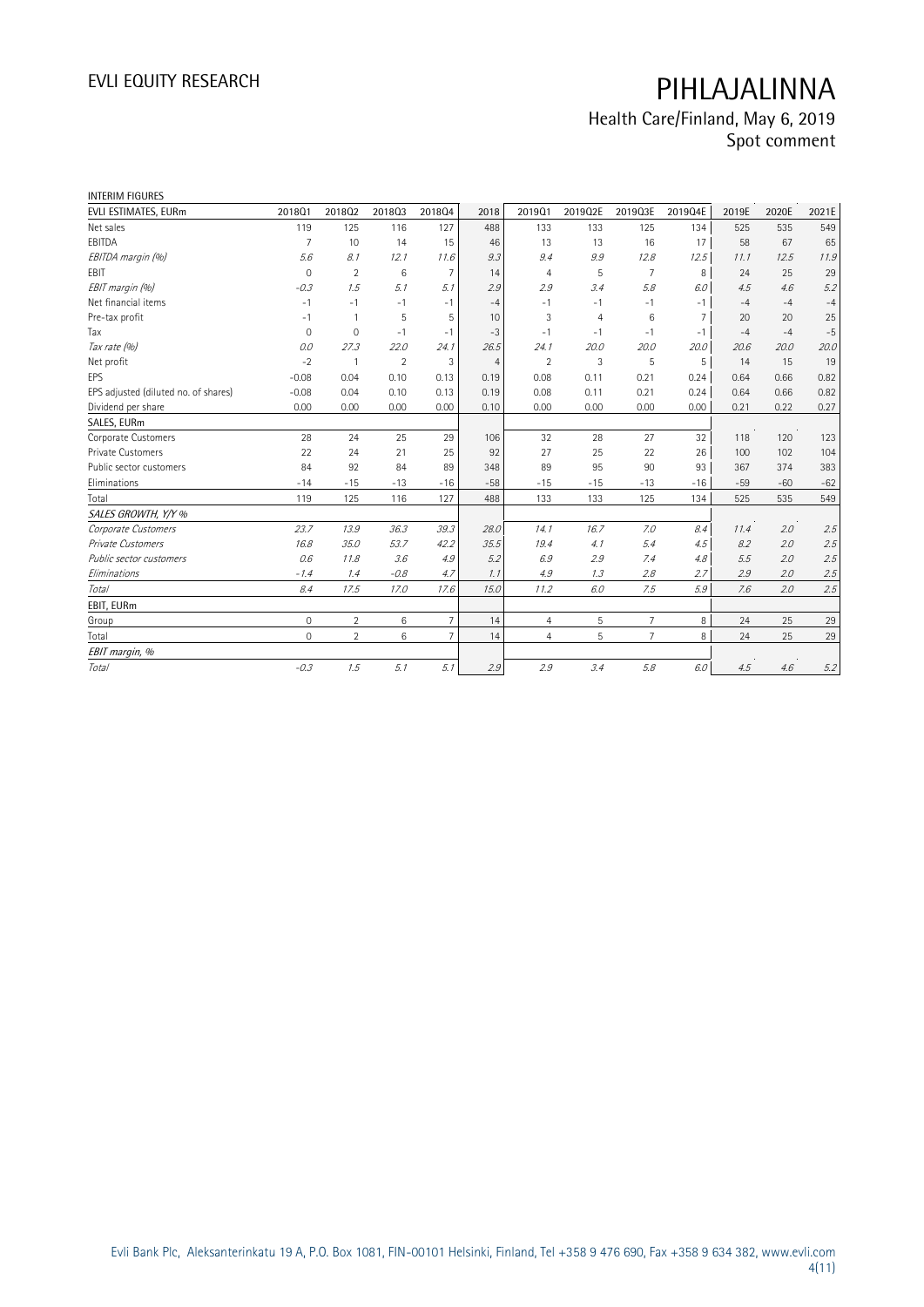| INCOME STATEMENT, EURm                   | 2014                | 2015                        | 2016                | 2017           | 2018           | 2019E         | 2020E               | 2021E               |
|------------------------------------------|---------------------|-----------------------------|---------------------|----------------|----------------|---------------|---------------------|---------------------|
| Sales                                    | 149                 | 213                         | 399                 | 424            | 488            | 525           | 535                 | 549                 |
| Sales growth (%)                         | 42.6                | 43.3                        | 87.0                | 6.2            | 15.0           | 7.6           | 2.0                 | 2.5                 |
| Costs                                    | $-135$              | $-201$                      | $-370$              | $-390$         | $-442$         | $-466$        | $-468$              | $-483$              |
| Reported EBITDA                          | 14                  | 13                          | 29                  | 34             | 46             | 58            | 67                  | 65                  |
| Extraordinary items in EBITDA            | $\mathbf 0$         | $\mathbf 0$                 | $\mathbf 0$         | 0              | $\mathbf 0$    | $\mathbf 0$   | $\mathbf 0$         | $\mathbf 0$         |
| EBITDA margin (%)                        | 9.3                 | 6.0                         | 7.4                 | 8.1            | 9.3            | 11.1          | 12.5                | 11.9                |
| Depreciation                             | -6                  | -8                          | $-13$               | $-14$          | $-32$          | $-35$         | $-42$               | $-37$               |
| EBITA                                    | 8                   | $\sqrt{5}$                  | 17                  | 20             | 14             | 24            | 25                  | 29                  |
| Goodwill amortization / writedown        | $\mathbf 0$         | $\mathbf 0$                 | $\mathbf 0$         | $\mathbf 0$    | $\mathbf 0$    | $\mathbf 0$   | $\mathbf 0$         | $\mathbf 0$         |
| Reported EBIT                            | 8                   | 5                           | 17                  | 20             | 14             | 24            | 25                  | 29                  |
| EBIT margin (%)                          | 5.4                 | 2.2                         | 4.2                 | 4.7            | 2.9            | 4.5           | 4.6                 | 5.2                 |
| Net financials                           | $-3$                | $-2$                        | $-1$                | $-1$           | $-4$           | $-4$          | $-4$                | $-4$                |
| Pre-tax profit                           | 5                   | $\sqrt{2}$                  | 15                  | 19             | 10             | 20            | 20                  | 25                  |
| Extraordinary items                      | $-2$                | $-1$                        | $-1$                | $-1$           | $-1$           | $\mathbf 0$   | $\mathbf 0$         | $\mathbf 0$         |
| Taxes                                    | $-1$                | $\mathbf 0$                 | $-3$                | $-3$           | $-3$           | $-4$          | $-4$                | $-5$                |
| Minority shares                          | $\mathsf{O}\xspace$ | $-1$                        | $-3$                | $-5$           | $-3$           | $-1$          | $-1$                | $-1$                |
| Net profit                               | $\mathbf{1}$        | $\mathbf{1}$                | 8                   | 10             | $\overline{4}$ | 14            | 15                  | 19                  |
| <b>BALANCE SHEET, EURm</b>               |                     |                             |                     |                |                |               |                     |                     |
| Assets                                   |                     |                             |                     |                |                |               |                     |                     |
| Fixed assets                             | 47                  | 69                          | 67                  | 83             | 184            | 181           | 152                 | 129                 |
| % of sales                               | 31                  | 32                          | 17                  | 20             | 38             | 35            | 28                  | 24                  |
| Goodwill                                 | 56                  | 76                          | 92                  | 104            | 170            | 170           | 170                 | 170                 |
| % of sales                               | 38                  | 36                          | 23                  | 25             | 35             | 32            | 32                  | 31                  |
| Inventory                                | $\mathbf{1}$        | $\overline{2}$              | $\overline{2}$      | $\overline{2}$ | 3              | 3             | 3                   | 3                   |
| % of sales                               | $\mathcal{I}$       | $\mathcal I$                | $\mathcal{I}$       | $\mathcal{I}$  | $\mathcal{I}$  | $\mathcal{I}$ | $\mathcal I$        | 1                   |
| Receivables                              | 14                  | 20                          | 27                  | 25             | 40             | 33            | 34                  | 35                  |
| % of sales                               | 10                  | $\mathcal G$                | $\boldsymbol{7}$    | 6              | 8              | 6             | 6                   | $\epsilon$          |
| Liquid funds                             | 11                  | 15                          | 28                  | 37             | 36             | 37            | 37                  | 38                  |
| % of sales                               | $\overline{7}$      | $\overline{z}$              | $\overline{z}$      | $\mathcal G$   | $\overline{7}$ | 7             | 7                   | $\overline{z}$      |
| Total assets                             | 131                 | 185                         | 218                 | 254            | 437            | 428           | 400                 | 379                 |
| Liabilities                              |                     |                             |                     |                |                |               |                     |                     |
| Equity                                   | 10                  | 93                          | 101                 | 106            | 130            | 143           | 153                 | 166                 |
| % of sales                               | $\overline{z}$      | 44                          | 25                  | 25             | 27             | 27            | 29                  | 30                  |
| Deferred taxes                           | 4                   | $\mathsf S$                 | $\,6$               | 6              | 6              | 6             | 6                   | 6                   |
| % of sales                               | $\mathcal{I}$       | $\mathcal{L}_{\mathcal{L}}$ | $\mathcal{I}$       | $\mathcal{I}$  | $\mathcal I$   | $\mathcal{I}$ | $\mathcal{I}$       | $\mathcal{I}$       |
| Interest bearing debt                    | 88                  | 42                          | 52                  | 77             | 217            | 199           | 160                 | 123                 |
| % of sales                               | 59                  | 20                          | 13                  | 18             | 45             | 38            | 30                  | 22                  |
| Non-interest bearing current liabilities | 27                  | 42                          | 55                  | 62             | 80             | 76            | 78                  | 80                  |
| % of sales                               | 18                  | 20                          | 14                  | 15             | 16             | 15            | 15                  | 15                  |
| Other interest free debt                 | $\mathbf{1}$        | $\ensuremath{\mathsf{3}}$   | 3                   | 3              | $\sqrt{3}$     | $\sqrt{3}$    | 3                   | 3                   |
| % of sales                               | $\cal I$            | $\mathcal I$                | $\mathcal{I}$       | $\cal I$       | $\mathcal I$   | $\mathcal{I}$ | $\mathcal{I}$       | $\mathcal I$        |
| <b>Total liabilities</b>                 | 131                 | 185                         | 217                 | 254            | 437            | 428           | 400                 | 379                 |
| CASH FLOW, EURm                          |                     |                             |                     |                |                |               |                     |                     |
| + EBITDA                                 | 14                  | 13                          | 29                  | 34             | 46             | 58            | 67                  | 65                  |
| - Net financial items                    | $-3$                | $-2$                        | $-1$                | $-1$           | $-4$           | $-4$          | $-4$                | $-4$                |
| - Taxes                                  | $-1$                | 0                           | $-2$                | $-4$           | $-4$           | $-4$          | -4                  | $-5$                |
| - Increase in Net Working Capital        | $\overline{4}$      | $\,9$                       | $\overline{7}$      | 8              | 3              | 3             | 1                   | $\mathbf{1}$        |
| $+/-$ Other                              | $-2$                | $-2$                        | $-4$                | $-5$           | $-4$           | $-1$          | $-1$                | $-1$                |
| = Cash flow from operations              | 11                  | 19                          | 30                  | 37             | 42             | 53            | 59                  | 58                  |
| - Capex                                  | $-28$               | $-48$                       | $-27$               | $-41$          | $-122$         | $-32$         | $-13$               | $-14$               |
| - Acquisitions                           | $\mathsf{O}\xspace$ | $\mathbf 0$                 | $\mathsf{O}\xspace$ | $\mathbf 0$    | $-79$          | $\mathbb O$   | $\mathsf{O}\xspace$ | $\mathbf 0$         |
| + Divestments                            | $\mathsf{O}\xspace$ | $\mathbf 0$                 | $\mathbf 0$         | $\mathbf 0$    | $\mathbb O$    | $\mathbb O$   | $\mathbb O$         | $\mathbf 0$         |
| $=$ Net cash flow                        | $-17$               | $-29$                       | 3                   | $-4$           | $-160$         | 22            | 46                  | 44                  |
| +/- Change in interest-bearing debt      | 46                  | $-46$                       | 10                  | 25             | 141            | $-18$         | $-39$               | $-37$               |
| +/- New issues/buybacks                  | $-29$               | 82                          | $-1$                | $^{\rm -2}$    | 24             | $\mathbb O$   | $\mathbb O$         | $\mathsf{O}\xspace$ |
| - Paid dividend                          | $\mathsf{O}\xspace$ | $\mathbf 0$                 | $\mathbf 0$         | $-3$           | $-3$           | $-2$          | $-5$                | $-5$                |
| +/- Change in loan receivables           | $\mathsf{O}\xspace$ | $\mathbf{1}$                | $\mathbf{1}$        | $\mathbb O$    | $-1$           | $\mathbb O$   | $\mathsf{O}\xspace$ | $\mathbb O$         |
| Change in cash                           | $\mathsf{O}\xspace$ | 8                           | 13                  | 15             | $\mathbf{1}$   | $\sqrt{2}$    | $\overline{2}$      | $\overline{2}$      |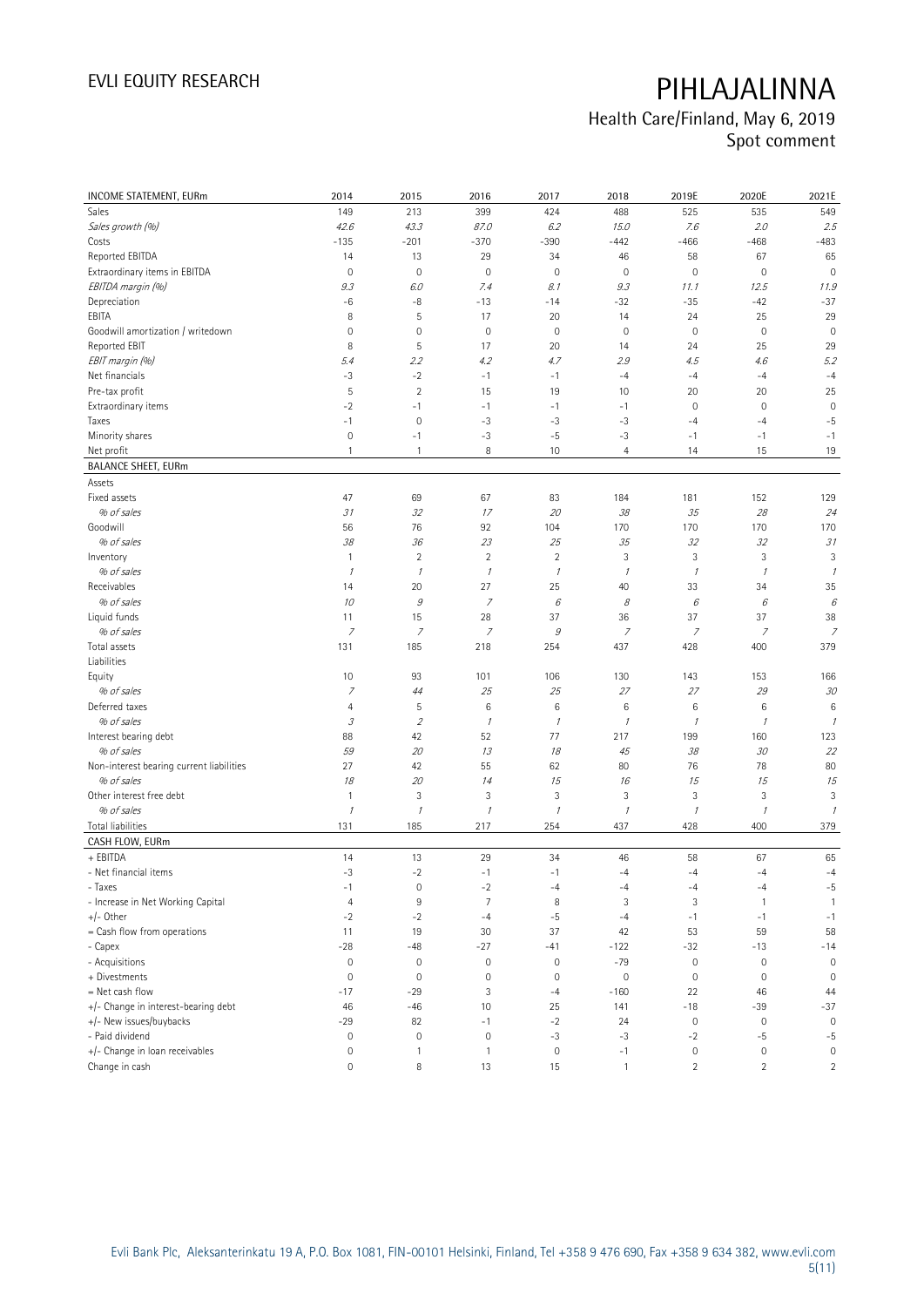| <b>KEY FIGURES</b>                  | 2015           | 2016    | 2017    | 2018           | 2019E   | 2020E   | 2021E   |
|-------------------------------------|----------------|---------|---------|----------------|---------|---------|---------|
| M-cap                               | 256            | 380     | 275     | 195            | 257     | 257     | 257     |
| Net debt                            | 27             | 25      | 40      | 181            | 162     | 122     | 85      |
| Enterprise value                    | 286            | 416     | 325     | 391            | 437     | 396     | 357     |
| Sales                               | 213            | 399     | 424     | 488            | 525     | 535     | 549     |
| EBITDA                              | 13             | 29      | 34      | 46             | 58      | 67      | 65      |
| EBIT                                | 5              | 17      | 20      | 14             | 24      | 25      | 29      |
| Pre-tax                             | $\overline{2}$ | 15      | 19      | 10             | 20      | 20      | 25      |
| Earnings                            | $\overline{2}$ | 10      | 11      | $\overline{4}$ | 14      | 15      | 19      |
| Book value                          | 92             | 98      | 100     | 121            | 133     | 143     | 157     |
| Valuation multiples                 |                |         |         |                |         |         |         |
| EV/sales                            | 1.3            | 1.0     | 0.8     | 0.8            | 0.8     | 0.7     | 0.7     |
| EV/EBITDA                           | 22.5           | 14.2    | 9.5     | 8.6            | 7.5     | 5.9     | 5.5     |
| EV/EBITA                            | 60.8           | 25.1    | 16.2    | 27.9           | 18.3    | 16.0    | 12.5    |
| EV/EBIT                             | 60.8           | 25.1    | 16.2    | 27.9           | 18.3    | 16.0    | 12.5    |
| EV/operating cash flow              | 13.4           | 12.3    | 8.5     | 8.9            | 7.7     | 6.3     | 5.9     |
| EV/cash earnings                    | 28.6           | 15.8    | 11.2    | 10.3           | 8.7     | 6.8     | 6.3     |
| P/E                                 | 170.5          | 39.1    | 25.7    | 46.4           | 17.8    | 17.3    | 13.8    |
| P/E excl. goodwill                  | 170.5          | 39.1    | 25.7    | 46.4           | 17.8    | 17.3    | 13.8    |
| P/B                                 | 2.8            | 3.9     | 2.7     | 1.6            | 1.9     | 1.8     | 1.6     |
| P/sales                             | 1.2            | 1.0     | 0.6     | 0.4            | 0.5     | 0.5     | 0.5     |
| <b>P/CF</b>                         | 12.0           | 11.2    | 7.2     | 4.4            | 4.5     | 4.1     | 4.2     |
| Target EV/EBIT                      | 0.0            | 0.0     | 0.0     | 0.0            | 19.5    | 17.2    | 13.6    |
| Target P/E                          | 0.0            | 0.0     | 0.0     | 0.0            | 20.4    | 19.8    | 15.8    |
| Target P/B                          | 0.0            | 0.0     | 0.0     | 0.0            | 2.2     | 2.0     | 1.9     |
| Per share measures                  |                |         |         |                |         |         |         |
| Number of shares                    | 20,613         | 20,613  | 20,613  | 22,620         | 22,620  | 22,620  | 22,620  |
| Number of shares (diluted)          | 20,613         | 20,613  | 20,613  | 22,620         | 22,620  | 22,620  | 22,620  |
| EPS                                 | 0.07           | 0.47    | 0.52    | 0.19           | 0.64    | 0.66    | 0.82    |
| EPS excl. goodwill                  | 0.07           | 0.47    | 0.52    | 0.19           | 0.64    | 0.66    | 0.82    |
| Cash EPS                            | 0.49           | 1.28    | 1.40    | 1.67           | 2.23    | 2.58    | 2.51    |
| Operating cash flow per share       | 1.03           | 1.64    | 1.86    | 1.94           | 2.50    | 2.78    | 2.68    |
| Capital employed per share          | 5.68           | 5.95    | 6.91    | 13.76          | 13.48   | 12.16   | 11.10   |
| Book value per share                | 4.47           | 4.74    | 4.87    | 5.36           | 5.90    | 6.34    | 6.95    |
| Book value excl. goodwill           | 0.78           | 0.26    | $-0.17$ | $-2.15$        | $-1.61$ | $-1.17$ | $-0.56$ |
| Dividend per share                  | 0.00           | 0.15    | 0.16    | 0.10           | 0.21    | 0.22    | 0.27    |
| Dividend payout ratio, %            | 0.0            | 31.9    | 30.8    | 53.9           | 33.0    | 33.0    | 33.0    |
| Dividend yield, %                   | 0.0            | 0.8     | 1.2     | 1.2            | 1.9     | 1.9     | 2.4     |
| Efficiency measures                 |                |         |         |                |         |         |         |
| ROE                                 | 3.0            | 10.2    | 10.8    | 3.8            | 11.3    | 10.7    | 12.4    |
| ROCE                                | 4.0            | 11.7    | 12.2    | 5.3            | 6.9     | 7.6     | 9.5     |
| Financial ratios                    |                |         |         |                |         |         |         |
| Capex/sales, %                      | 22.3           | 6.8     | 9.7     | 41.3           | 6.0     | 2.4     | 2.5     |
| Capex/depreciation excl. goodwill,% | 346.6          | 85.2    | 209.2   | 429.1          | 91.2    | 30.8    | 37.7    |
| Net debt/EBITDA, book-weighted      | 2.1            | 0.8     | 1.2     | 4.0            | 2.8     | 1.8     | 1.3     |
| Debt/equity, market-weighted        | 0.2            | 0.1     | 0.3     | 1.1            | 0.8     | 0.6     | 0.5     |
| Equity ratio, book-weighted         | 50.5           | 46.4    | 41.8    | 29.8           | 33.3    | 38.2    | 43.9    |
| Gearing                             | 0.28           | 0.24    | 0.37    | 1.39           | 1.14    | 0.80    | 0.51    |
| Number of employees, average        | 2,503          | 3,526   | 3,879   | 3,879          | 3,879   | 3,879   | 3,879   |
| Sales per employee, EUR             | 85,258         | 113,188 | 109,307 | 125,754        | 135,273 | 137,978 | 141,428 |
| EBIT per employee, EUR              | 1,878          | 4,708   | 5,182   | 3,609          | 6,149   | 6,376   | 7,354   |
|                                     |                |         |         |                |         |         |         |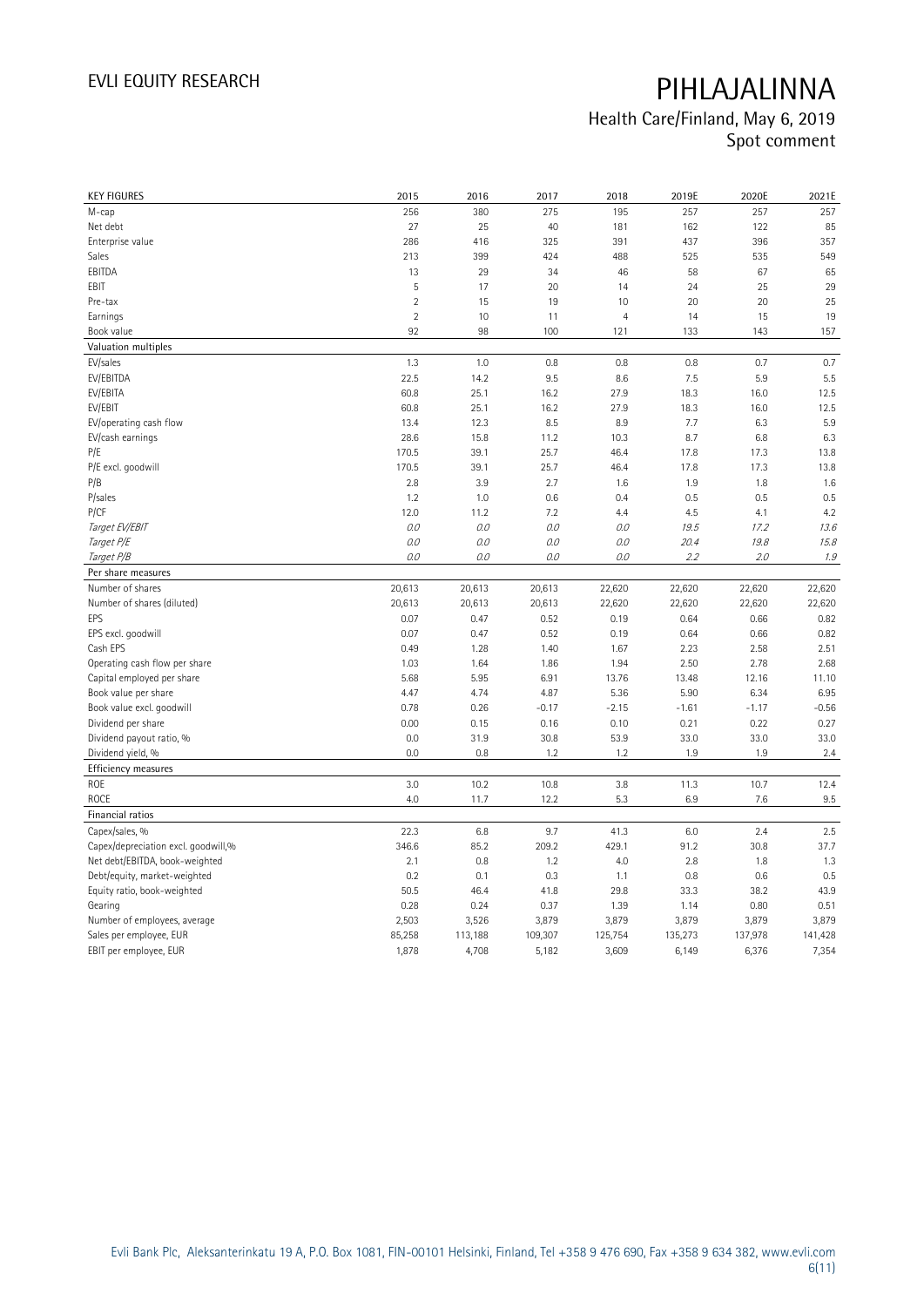Health Care/Finland, May 6, 2019 Spot comment

COMPANY DESCRIPTION:

INVESTMENT CASE:

| <b>OWNERSHIP STRUCTURE</b>                 | <b>SHARES</b> | <b>EURm</b> | $\frac{0}{0}$ |
|--------------------------------------------|---------------|-------------|---------------|
| Lähitapiola Keskinäinen Vakuutusyhtiö      | 3,481,641     | 39.551      | 15.4%         |
| Mww Yhtiö Oy                               | 2,309,010     | 26.230      | 10.2%         |
| Fennia Mutual Insurance Company            | 1,998,965     | 22,708      | 8.8%          |
| Tapiola Keskinäinen Henkivakuutusyhtiö     | 1,891,865     | 21.492      | 8.4%          |
| Elo Pension Company                        | 1,267,161     | 14.395      | 5.6%          |
| Niemistö Leena Katriina                    | 703,475       | 7.991       | 3.1%          |
| Fondita Nordic Micro Cap                   | 550,000       | 6.248       | 2.4%          |
| Ilmarinen Mutual Pension Insurance Company | 490,000       | 5.566       | 2.2%          |
| Fennia Life Insurance Company Ltd          | 270,759       | 3.076       | 1.2%          |
| Nordea Pro Finland Fund                    | 241,920       | 2.748       | $1.1\%$       |
| Ten largest                                | 13,204,796    | 150.006     | 58%           |
| Residual                                   | 9,415,339     | 106.958     | 42%           |
| Total                                      | 22,620,135    | 256.965     | 100%          |

| <b>EARNINGS CALENDAR</b> |                             |
|--------------------------|-----------------------------|
| August 15, 2019          | Q <sub>2</sub> report       |
| November 05, 2019        | Q3 report                   |
|                          |                             |
| OTHER EVENTS             |                             |
|                          |                             |
| COMPANY MISCELLANEOUS    |                             |
| CEO: Joni Aaltonen       | Kehräsaari B, 33200 Tampere |

CFO: Ville Lehtonen Tel: IR: Taina Erkkilä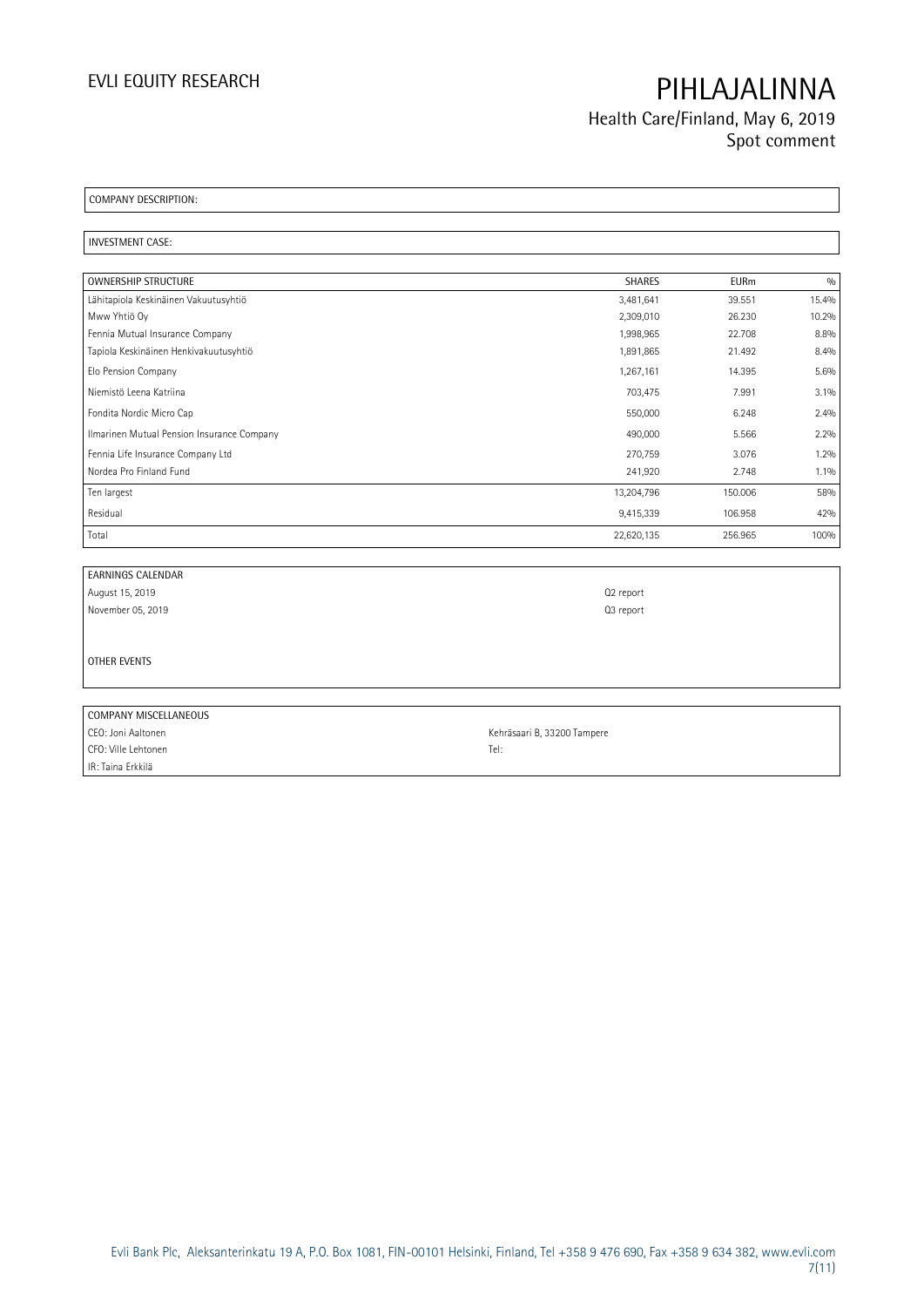Health Care/Finland, May 6, 2019 Spot comment

### DEFINITIONS

| P/E                                                                              | EPS                                                                |
|----------------------------------------------------------------------------------|--------------------------------------------------------------------|
| Price per share                                                                  | Profit before extraordinary items and taxes                        |
|                                                                                  |                                                                    |
| Earnings per share                                                               | $-$ income taxes $+$ minority interest                             |
|                                                                                  | Number of shares                                                   |
| P/Sales                                                                          | <b>DPS</b>                                                         |
| Market cap                                                                       | Dividend for the financial period per share                        |
| <b>Sales</b>                                                                     |                                                                    |
|                                                                                  |                                                                    |
| P/BV                                                                             | <b>CEPS</b>                                                        |
| Price per share                                                                  | Gross cash flow from operations                                    |
| Shareholders' equity $+$ taxed provisions per share                              | Number of shares                                                   |
|                                                                                  |                                                                    |
| P/CF                                                                             | EV/Share                                                           |
| Price per share                                                                  | Enterprise value                                                   |
| Operating cash flow per share                                                    | Number of shares                                                   |
|                                                                                  |                                                                    |
| EV (Enterprise value)                                                            | Sales/Share                                                        |
| Market cap + net $debt + minority$ interest at market value                      | Sales                                                              |
| - share of associated companies at market value                                  | Number of shares                                                   |
|                                                                                  |                                                                    |
| Net debt                                                                         | EBITDA/Share                                                       |
| Interest bearing debt - financial assets                                         | Earnings before interest, tax, depreciation and amortisation       |
|                                                                                  | Number of shares                                                   |
|                                                                                  |                                                                    |
| EV/Sales                                                                         | EBIT/Share                                                         |
| Enterprise value                                                                 | Operating profit                                                   |
| <b>Sales</b>                                                                     | Number of shares                                                   |
|                                                                                  |                                                                    |
| EV/EBITDA                                                                        | EAFI/Share                                                         |
| Enterprise value                                                                 | Pretax profit                                                      |
| Earnings before interest, tax, depreciation and amortisation                     | Number of shares                                                   |
| EV/EBIT                                                                          |                                                                    |
| Enterprise value                                                                 | Capital employed/Share<br>Total assets - non interest bearing debt |
| Operating profit                                                                 | Number of shares                                                   |
|                                                                                  |                                                                    |
| Div yield, %                                                                     | Total assets                                                       |
| Dividend per share                                                               | Balance sheet total                                                |
| Price per share                                                                  |                                                                    |
|                                                                                  |                                                                    |
| Payout ratio, %                                                                  | Interest coverage (x)                                              |
| Total dividends                                                                  | Operating profit                                                   |
| Earnings before extraordinary items and taxes - income taxes + minority interest | Financial items                                                    |
|                                                                                  |                                                                    |
| Net cash/Share                                                                   | Asset turnover (x)                                                 |
| Financial assets - interest bearing debt                                         | Turnover                                                           |
| Number of shares                                                                 | Balance sheet total (average)                                      |
|                                                                                  |                                                                    |
| ROA, %                                                                           | Debt/Equity, %                                                     |
| Operating profit + financial income + extraordinary items                        | Interest bearing debt                                              |
| Balance sheet total - interest free short term debt                              | Shareholders' equity + minority interest + taxed provisions        |
| - long term advances received and accounts payable (average)                     |                                                                    |
|                                                                                  |                                                                    |
| ROCE, %                                                                          | Equity ratio, %                                                    |
| Profit before extraordinary items + interest expenses + other financial costs    | Shareholders' equity $+$ minority interest $+$ taxed provisions    |
| Balance sheet total - non interest bearing debt (average)                        | Total assets - interest free loans                                 |
|                                                                                  |                                                                    |
| ROE, %                                                                           | CAGR, %                                                            |
| Profit before extraordinary items and taxes - income taxes                       | Cumulative annual growth rate $=$ Average growth per year          |
| Shareholders' equity + minority interest + taxed provisions (average)            |                                                                    |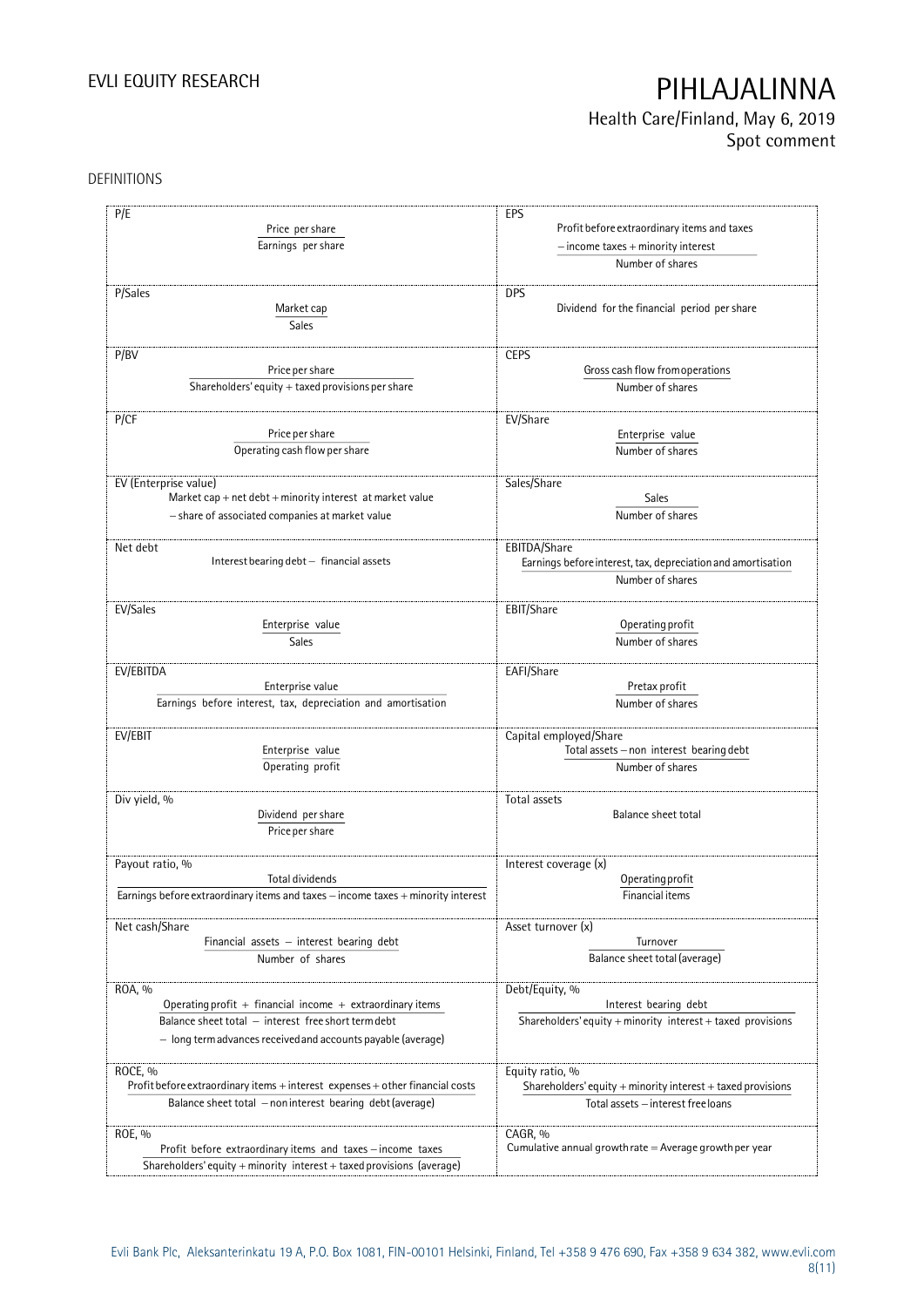### Health Care/Finland, May 6, 2019 Spot comment

#### Important Disclosures

Evli Research Partners Plc ("ERP") uses 12-month target prices. Target prices are defined by utilizing analytical techniques based on financial theory including (but not limited to) discounted cash flow analysis and comparative valuation. The selection of valuation methods depends on different circumstances. Target prices may be altered on the basis of new information coming to light in the underlying company or changes in interest rates, changes in foreign exchange rates, other securities prices or market indices or outlook for the aforementioned factors or other factors that may change the conditions of financial markets. Recommendations and changes by analysts are available at <https://research.evli.com/JasperAllModels.action?authParam=key;461&authParam=x;G3rNagWrtf7K&authType=3> Investment recommendations are defined as follows: Target price compared to share price Recommendation<br>  $\leq -10\%$  $\langle 5, 10, 10 \rangle$  SELL<br>  $\langle 10, 10, 10 \rangle$  SELL<br>  $\langle 10, 10, 10 \rangle$  $-10 - (+10) \%$  HOL<br>  $> 10 \%$  RIJY  $> 10\%$ ERP's investment recommendation of the analyzed company is updated at least 2 timer per year. 60% 53% 50% 39% 40% 30% 20% 8% 10%  $0%$ Sell Hold Buy

The graph above shows the distribution of ERP's recommendations of companies under coverage in 1st of February 2019. If recommendation is not given, it is not mentioned here.

### Name(s) of the analyst(s): Rissanen

This research report has been prepared by Evli Research Partners Plc ("ERP" or "Evli Research"). ERP is a subsidiary of Evli Bank Plc. Production of the investment recommendation has been concluded on [06.05.2019, 8:45]. This report has been published on [06.05.2019, 9:15].

None of the analysts contributing to this report, persons under their guardianship or corporations under their control have a position in the shares of the company or related securities.

The date and time for any price of financial instruments mentioned in the recommendation refer to the previous trading day's closing price(s) unless otherwise stated in the report.

Each analyst responsible for the content of this report assures that the expressed views accurately reflect the personal views of each analyst on the covered companies and securities. Each analyst assures that (s)he has not been, nor are or will be, receiving direct or indirect compensation related to the specific recommendations or views contained in this report.

Companies in the Evli Group, affiliates or staff of companies in the Evli Group, may perform services for, solicit business from, hold long or short positions in, or otherwise be interested in the investments (including derivatives) of any company mentioned in the publication or report.

Neither ERP nor any company within the Evli Group have managed or co-managed a public offering of the company's securities during the last 12 months prior to, received compensation for investment banking services from the company during the last 12 months prior to the publication of the research report.

ERP has signed an agreement with the issuer of the financial instruments mentioned in the recommendation, which includes production of research reports. This assignment has a limited economic and financial impact on ERP and/or Evli. Under the assignment ERP performs services including, but not limited to, arranging investor meetings or –events, investor relations communication advisory and production of research material.

ERP or another company within the Evli Group does not have an agreement with the company to perform market making or liquidity providing services.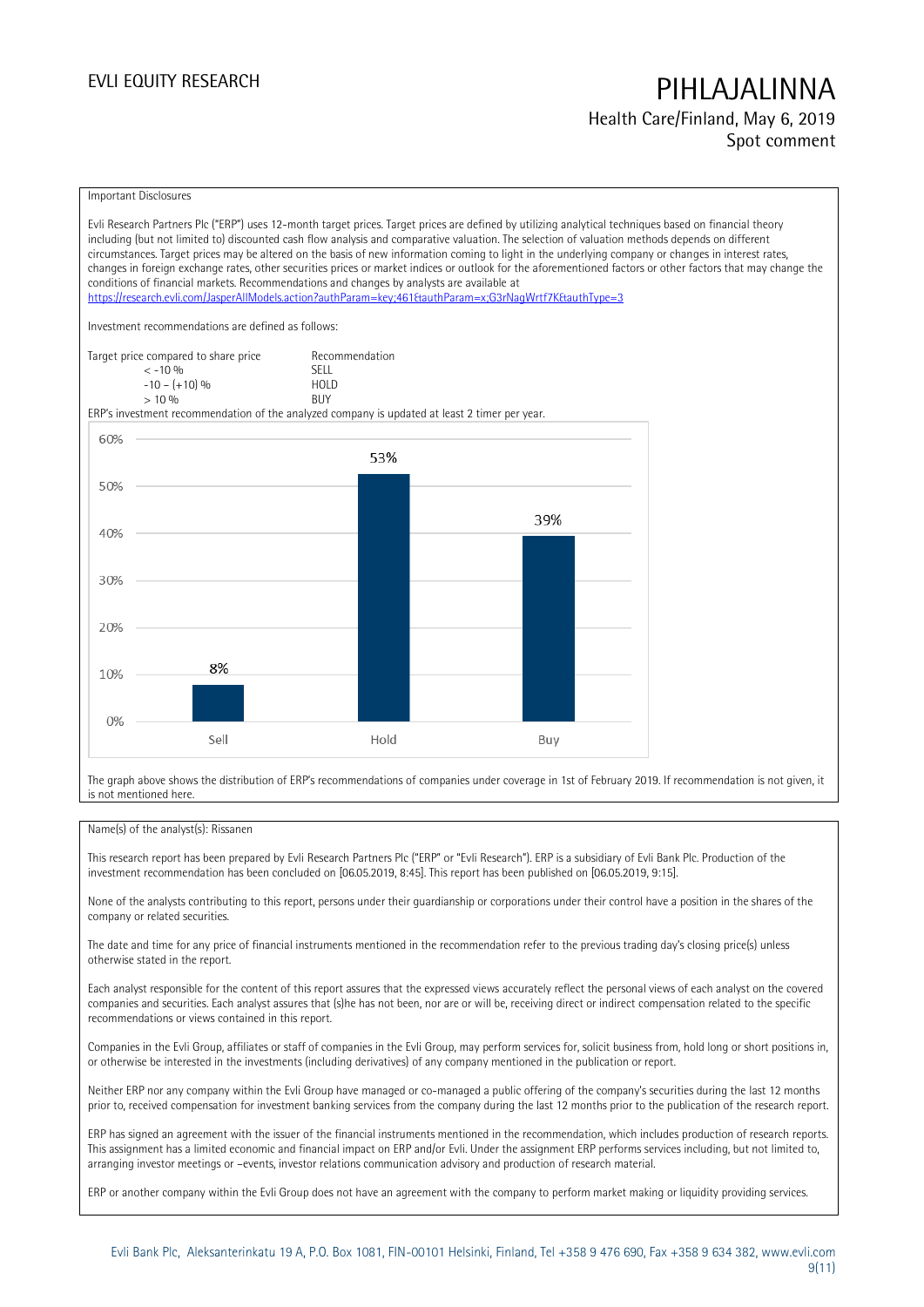## EVLI EQUITY RESEARCH **PIHLAJALINNA** Health Care/Finland, May 6, 2019 Spot comment

For the prevention and avoidance of conflicts of interests with respect to this report, there is an information barrier (Chinese wall) between Investment Research and Corporate Finance units concerning unpublished investment banking services to the company. The remuneration of the analyst(s) is not tied directly or indirectly to investment banking transactions or other services performed by Evli Bank Plc or any company within Evli Group.

This report has not been disclosed to the company prior to its dissemination.

This report is provided and intended for informational purposes only and may not be used or considered under any circumstances as an offer to sell or buy any securities or as advice to trade any securities.

This report is based on sources ERP considers to be correct and reliable. The sources include information providers Reuters and Bloomberg, stock-exchange releases from the companies and other company news, Statistics Finland and articles in newspapers and magazines. However, ERP does not guarantee the materialization, correctness, accuracy or completeness of the information, opinions, estimates or forecasts expressed or implied in the report. In addition, circumstantial changes may have an influence on opinions and estimates presented in this report. The opinions and estimates presented are valid at the moment of their publication and they can be changed without a separate announcement. Neither ERP nor any company within the Evli Group are responsible for amending, correcting or updating any information, opinions or estimates contained in this report. Neither ERP nor any company within the Evli Group will compensate any direct or consequential loss caused by or derived from the use of the information represented in this publication.

All information published in this report is for the original recipient's private and internal use only. ERP reserves all rights to the report. No part of this publication may be reproduced or transmitted in any form or by any means, electronic, mechanical, photocopying, recording or otherwise, or stored in any retrieval system of any nature, without the written permission of ERP.

This report or its copy may not be published or distributed in Australia, Canada, Hong Kong, Japan, New Zealand, Singapore or South Africa. The publication or distribution of this report in certain other jurisdictions may also be restricted by law. Persons into whose possession this report comes are required to inform themselves about and to observe any such restrictions.

Evli Bank Plc is not registered as a broker-dealer with the U. S. Securities and Exchange Commission ("SEC"), and it and its analysts are not subject to SEC rules on securities analysts' certification as to the currency of their views reflected in the research report. Evli Bank is not a member of the Financial Industry Regulatory Authority ("FINRA"). It and its securities analysts are not subject to FINRA's rules on Communications with the Public and Research Analysts and Research Reports and the attendant requirements for fairness, balance and disclosure of potential conflicts of interest. This research report is only being offered in U.S. by Auerbach Grayson & Company, LLC (Auerbach Grayson) to Major U.S. Institutional Investors and is not available to, and should not be used by, any U.S. person or entity that is not a Major U.S. Institutional Investor. Auerbach Grayson is a broker-dealer registered with the U.S. Securities and Exchange Commission and is a member of the FINRA. U.S. entities seeking more information about any of the issuers or securities discussed in this report should contact Auerbach Grayson. The securities of non-U.S. issuers may not be registered with or subject to SEC reporting and other requirements.

ERP is not a supervised entity but its parent company Evli Bank Plc is supervised by the Finnish Financial Supervision Authority.